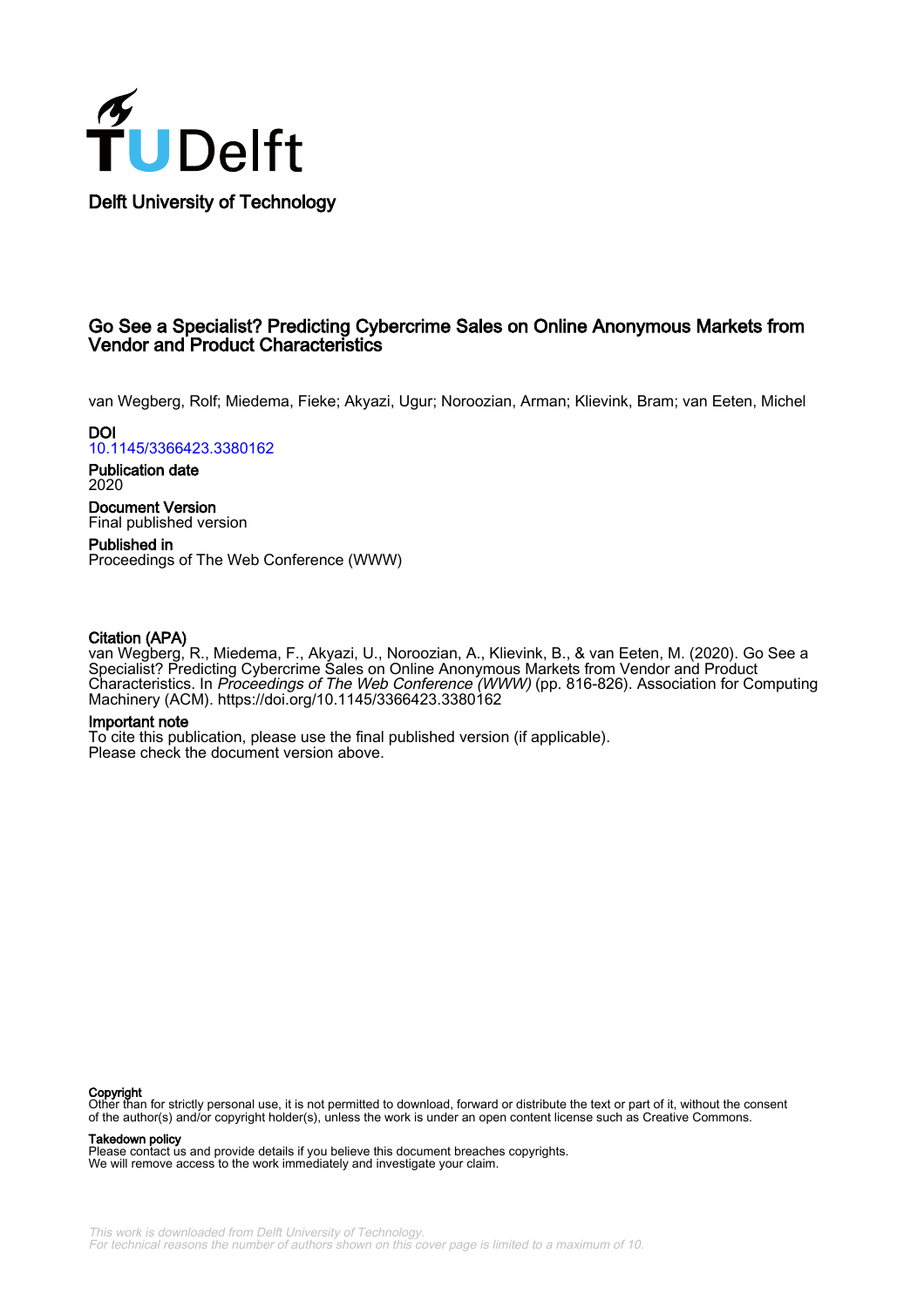# Go See a Specialist? Predicting Cybercrime Sales on Online Anonymous Markets from Vendor and Product Characteristics

Rolf van Wegberg Delft University of Technology

Arman Noroozian Delft University of Technology

Fieke Miedema Delft University of Technology

> Bram Klievink Leiden University

Ugur Akyazi Delft University of Technology

Michel van Eeten Delft University of Technology

## ABSTRACT

Many cybercriminal entrepreneurs lack the skills and techniques to provision certain parts of their business model, leading them to outsource these parts to specialized criminal vendors. Online anonymous markets, from Silk Road to AlphaBay, have been used to search for these products and contract with their criminal vendors. While one listing of a product generates high sales numbers, another identical listing fails to sell. In this paper, we investigate which factors determine the performance of cybercrime products.

To answer this question, we analyze scraped data on the businessto-business cybercrime segments of AlphaBay (2015-2017), consisting of 7,543 listings from 1,339 vendors, sold at least 126,934 times. We construct new variables to capture product differentiators and price. We capture the influence of vendor characteristics by identifying five distinct vendor profiles based on latent profile analysis of six properties. We leverage these product and vendor characteristics to empirically predict the performance of cybercrime products, whilst controlling for the lifespan and type of solution. Consistent with earlier insights into carding forums, we identify prevalent product differentiators to be influencing the relative success of a product. While all these product differentiators do correlate significantly with product performance, their explanatory power is lower than that of vendor profiles. When outsourcing, the vendor seems to be of more importance to the buyers than product differentiators.

## CCS CONCEPTS

• Security and privacy  $\rightarrow$  Economics of security and privacy;

## **KEYWORDS**

Criminal performance, Online anonymous markets, Cybercrime

### ACM Reference Format:

Rolf van Wegberg, Fieke Miedema, Ugur Akyazi, Arman Noroozian, Bram Klievink, and Michel van Eeten. 2020. Go See a Specialist? Predicting Cybercrime Sales on Online Anonymous Markets from Vendor and Product Characteristics. In Proceedings of The Web Conference 2020 (WWW '20), April 20–24, 2020, Taipei, Taiwan. ACM, New York, NY, USA, [11](#page-11-0) pages. <https://doi.org/10.1145/3366423.3380162>

© 2020 IW3C2 (International World Wide Web Conference Committee), published under Creative Commons CC-BY 4.0 License. ACM ISBN 978-1-4503-7023-3/20/04.

<https://doi.org/10.1145/3366423.3380162>

## 1 INTRODUCTION

Many cybercriminals can be described as freelancers. Specialized in specific tasks, like malware development or cash-out solutions, they trade self-made products and services to other cybercriminals [\[3,](#page-11-1) [4,](#page-11-2) [26\]](#page-11-3). These vendors sell their services on forums and platforms in the underground economy. Online anonymous markets have been found to foster a segment for business-to-business (B2B) cybercrime products or services [\[24\]](#page-11-4).

Within the B2B cybercrime segments on online anonymous markets, there are significant differences in the types of product offered, sales volume and vendor performance [\[20,](#page-11-5) [21,](#page-11-6) [24\]](#page-11-4). A small portion of vendors and offerings is responsible for the majority of the revenue. These differences can partially be explained by the heterogeneity in cybercrime solutions. Yet, these dissimilarities remain observable within each product category – e.g., stolen credit card details. Even offerings of a rather specific instance of that product – e.g., credit cards from Canada – show differences in popularity. What drives these differences in sales? Do certain product characteristics determine sales numbers? Or are buyers more focused on vendors and do their characteristics drive the performance of B2B listings?

Law enforcement agencies could greatly benefit from insights into the performance of cybercrime sales, related to both products and vendors characteristics. The understanding of how criminals select reputable and trustworthy partners in crime, sheds light on the economic incentives in criminal B2B trades [\[7\]](#page-11-7). This understanding can be used in efforts to disrupt these distribution channels. We build on recent work into interactions and performance on carding forums and extend this interdisciplinary research to study the performance of cybercrime solutions on online anonymous markets [\[8,](#page-11-8) [12,](#page-11-9) [13\]](#page-11-10).

In this paper, we explain the performance of B2B cybercrime listings on AlphaBay (2015-2017) from the associated product and vendor characteristics. Put differently, how do certain products – even in the same category – sell much better than others. We focus on B2B cybercrime sales on online anonymous markets for a number of reasons. First, vendors have incentives to provide their offerings on these online markets, as these platforms provide risk management services for criminals, i.e., reputation systems to protect vendors from treacherous interactions with buyers. Second, the platform lowers entry barriers for cybercriminal entrepeneurs in search for products and service – increasing the potential customerbase of vendors. Third, these markets have the advantage of making relevant aspects of the trade visible. We can observe important interactions in a standardized way. In contrast, a study of underground

This paper is published under the Creative Commons Attribution 4.0 International (CC-BY 4.0) license. Authors reserve their rights to disseminate the work on their personal and corporate Web sites with the appropriate attribution.

WWW '20, April 20–24, 2020, Taipei, Taiwan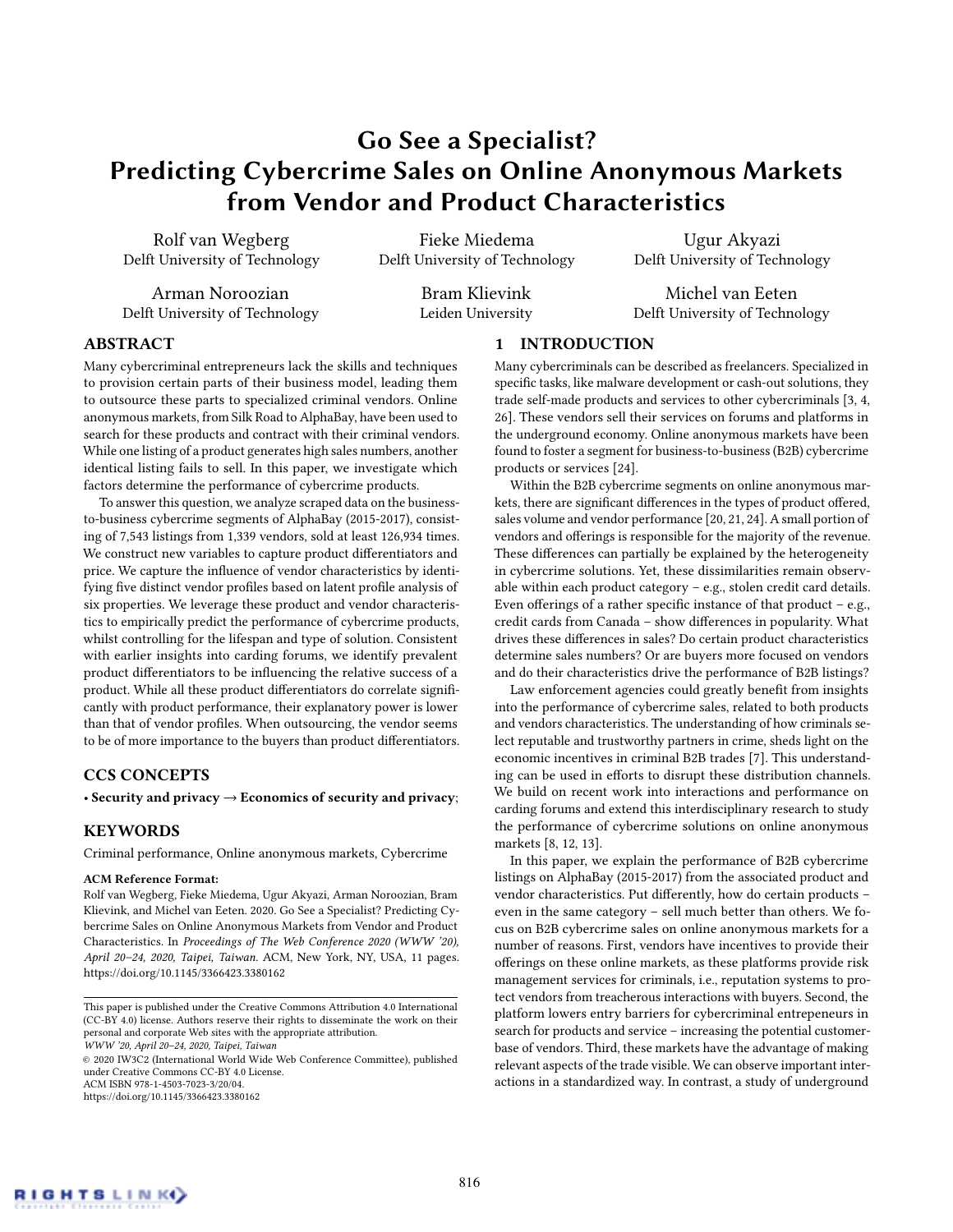forums, another location for B2B cybercrime transactions, would only show part of the interaction, as vendor and buyer typically move to private channels to get the deal done.

To study B2B cybercrime sales on online anonymous markets, we adopt an approach that models three constructs – grasping the relative price, product differentiators and distinct vendor profiles – to the sales level of an offering and controls for the lifespan of the offering and the type of product. We make the following contributions:

- We present the first comprehensive study into the performance of B2B cybercrime solutions on online anonymous markets, using measurements from AlphaBay (2015-2017), comprising of 126,934 feedbacks, 7,543 listings and 1,339 vendors related to B2B cybercrime offerings.
- We statistically estimate the influence of product and vendor characteristics and show that these factors can predict up to 47% of the variance in cybercrime sales.
- We develop five vendor profiles that all significantly influence cybercrime sales. Compared to the average 'freelancer', being a 'professional' criminal vendor more than doubles the performance of a cybercrime solution.
- We show that product characteristics correlate significantly with cybercrime sales. Customer support options and refund policies lead to an increase of 43% and 53% in sales, respectively. Branding the product using a vendor's name, nearly doubles the performance of cybercrime solutions.

The rest of this paper is structured as follows. Section 2 discusses the structure of and product differentiators in the market for B2B cybercrime solutions. Section 3 explains our methodology and presents our approach. Section 4 grasps the different product characteristics in newly constructed variables. Section 5 lays down our approach to cluster vendors into distinct profiles, and section 6 identifies predictors for B2B cybercrime sales. Section 7 discusses our findings both in terms of its limitations as well as our public policy take-aways. Section 8 connects our work to earlier contributions and section 9 concludes.

## 2 ANONYMOUS CYBERCRIME MARKETS

In this section we show how an online anonymous market operates, how sales take place on these markets and how we can observe essential steps in the trading process. That way we can investigate the performance of cybercrime solutions on the market.

## 2.1 B2B cybercrime products

Online anonymous markets – starting out as predominantly drugs oriented markets in 2011 – have become a prominent part of today's cybercrime ecosystem. Their popularity and supply in digital goods, both in quantity as in diversity, has steadily grown over the years [\[22,](#page-11-11) [24\]](#page-11-4). The markets have also matured in business continuity management and in revenue. A single top tier market can turn over more than 200,000 US dollars daily [\[22\]](#page-11-11). Apart from drugs, products and services range from physical goods, like passports, to digital goods, like stolen credit cards or malware packages [\[22,](#page-11-11) [24\]](#page-11-4). Next to retail transactions, aimed at end-users, e.g., drugs in small quantities or a handful of compromised Netflix-accounts, we see a steady portion of the market aimed at wholesale transactions,

e.g., drugs sales in bulk or large databases of compromised emailaccounts. These two distinctive types of transactions show that criminals also use online anonymous markets as a platform for criminal-to-criminal transactions [\[2,](#page-11-12) [24\]](#page-11-4).

Online anonymous markets provide structured data on criminal trading in the underground economy. All listings, from offering stolen creditcards to compromised RDP-hosts, are forced to contain the same information, including a title, description, vendor name and customer feedback on the listing. Earlier work has focused on measuring the volume and nature of trade on these markets in general and in cybercrime solutions in particular. Yet, we do not have insight into why and how criminal B2B customers prefer one specific solution over another. Knowing what sells and which vendor is successful, can help focus police interventions to disrupt cybercrime B2B transactions.

## <span id="page-2-0"></span>2.2 Product differentiation

In economics, product differentiation is the activity of distinguishing a product or service from its competitors in order to increase its attractiveness. Differentiating characteristics may vary, but generally are: functional features, advertisement, and availability [\[10\]](#page-11-13). Here, we apply product differentiation to help us derive product characteristics as potential predictors for the performance of cybercrime solutions. In absence of any market data on the availability of the product, we focus on functional features and marketing-like activities as differentiators.

First, we can identify functional features of B2B cybercrime products. For instance, what terms and conditions are associated with the product? This sounds a bit intriguing, but as a 'consumercentred' market, online anonymous markets incentivize to be clear about specific terms and conditions of acquiring and/or using the product. Vendors signal the availability of both a refund policy and customer support options and if there are any other terms and conditions associated with acquiring or using the product. We can see this as the functional features of the product [\[8,](#page-11-8) [13\]](#page-11-10).

When presenting products to potential buyers, the market shows a grid of titles and pictures – like a supermarket isle. Vendors on online anonymous markets use marketing-like tactics to optimize product performance. For instance, they use capital letters and/or special characters in their title to attract attention. Moreover, some add their vendor name to the title to build on an established brandname. Next, vendors utilize experiences of buyers as a marketingtool. Given the consumer-centred aim of markets, a feedback system is integrated, wherein the products are rated based on buyers' experiences. Accumulated, this gives products ratings that can be used as marketing for a product. We can see all these activities as the marketing of the product [\[8,](#page-11-8) [13\]](#page-11-10).

Besides these product differentiators, buyers can distinguish products based on their price. Especially, how cheap or expensive is the product relative to other offerings and is the product worth its price? We can call this the relative price of the product [\[8,](#page-11-8) [13\]](#page-11-10). Next to the price, functional features and marketing, there is one other thing that differs from product to product: who sells it  $-$  i.e., the vendor. We know that vendors on online anonymous markets are a rather heterogeneous group based on their different characteristics. Hence, making a meaningful analysis of the sphere of influence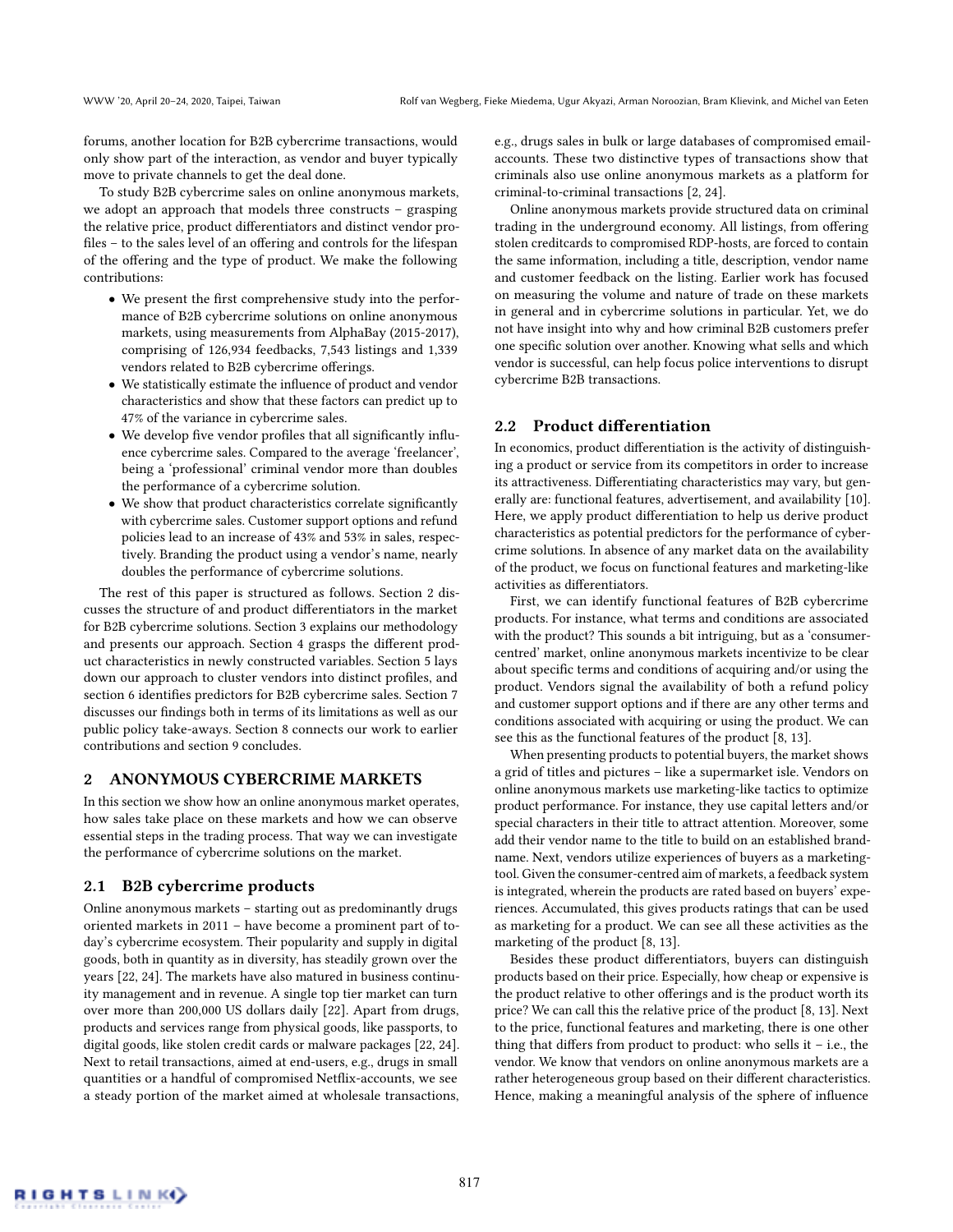of a vendor, requires us to capture this diversity in profiles or subgroups [\[20\]](#page-11-5). We will further elaborate on this in Section [5.](#page-6-0)

In short, we set out to explain the performance of a cybercrime solution based on a) the product's functional features, b) the product's marketing, c) the product's relative price and d) the vendor.

## 3 METHODOLOGY

An offering of a cybercrime solution on an online anonymous market can be observed through a product listing, consisting of a title, a description, the price, feedbacks on that product and who sells it. In this section we elaborate on our data and approach to analyze the performance of cybercrime solutions.

### 3.1 Data

As we aim to understand which factors drive cybercrime sales, we opt to study this on a single market, instead of across multiple markets. If we would study multiple markets over multiple years, our results would be influenced by uncaptured differences among the markets and their evolutionary paths [\[22\]](#page-11-11). Thus, we chose to study the performance of cybercrime solutions on one prominent market: AlphaBay. In the underground market ecosystem between 2015 and 2017 AlphaBay was the unchallenged market leader. Until its take-down in 2017 AlphaBay was the most prolific online anonymous market, and – according to the FBI – held 200,000 buyers served by 40,000 vendors [\[25\]](#page-11-14).

We leverage the parsed and analyzed data set of Van Wegberg et al. [\[24\]](#page-11-4) spanning eight prominent online anonymous marketplaces, holding cybercrime-related listings ( $n=44,060$ ) and feedbacks  $(n=563,223)$ . For each listing, the scraped data includes the title and description of the product, the advertised price, a category classification and the vendor. Additionally, each listing contains feedback that has been proven to be a reasonable proxy for sales, through internal and external validation [\[5,](#page-11-15) [22,](#page-11-11) [24\]](#page-11-4). Each feedback contains a comment and a timestamp. The entire data set covers eight markets – ranging from Silk Road 1 to AlphaBay – and spans seven years (2011-2017). AlphaBay is the most recent market in the data set, holding the most listings ( $n=21,350$ ) and feedbacks ( $n=288,485$ ) and contains a diversity in cybercrime products.

In their paper, Van Wegberg et al. [\[24\]](#page-11-4) classified a pre-selection of all listings on the market to ten categories of B2B cybercrime products: malicious apps, botnets, cash-out solutions, compromised email-accounts, exploit kits, hosting services, malware kits, phone banks or details, remote access trojans (RAT) and compromised websites. We leverage their classification and include all AlphaBay listings that have been classified to one of these ten B2B cybercrime product classes ( $n=7,595$ ). These cybercrime solutions are advertised by 1,346 unique criminal vendors and have received a total of 161,535 feedbacks. This means these solutions have been sold at least that many times, as one can only leave feedback after buying the product or service.

During our manual inspection of the dataset, we found listings that were either classified in the wrong B2B category, or were not a B2B cybercrime product at all. We found four misclassified listings: a listing for renting house cleaning girls (miscellaneous), a listing for 250g ketamine (drugs), a listing for red mastercard ecstasy pills

(drugs) and a listing advertising a Beretta and a Glock (guns). These listings and their feedbacks were excluded from the dataset.

Next, we excluded two vendors of credit card data with an amount of feedbacks that is a factor 1000 bigger than the average 16 feedbacks per listing. They received 16,674 and 17,768 feedbacks respectively. There are multiple hypotheses for the size of these numbers. They could have bought from themselves to create many positive reviews or they could have restricted the order amount to 1, forcing buyers to make many purchases to achieve a large order size. Since we can not verify any of these hypotheses, we remove these vendors, their listings and feedbacks from the dataset.

After removing these outliers we have a dataset consisting of 7,543 cybercrime solutions advertised on AlphaBay, sold by 1,339 unique vendors, receiving 126,934 feedbacks.

#### 3.2 Descriptive statistics

Now, we take a closer look at the performance of cybercrime solutions advertised on AlphaBay. Feedbacks and revenue are not distributed evenly across listings. Figure [1](#page-4-0) plots the cumulative distribution function of feedbacks and revenues across listings. A small number of the listings is responsible for the majority of the feedbacks and revenue. This is reflected by 20% of the listings receiving 84% of the feedbacks and generating 68% of the total revenue. These differences between listings can partially be explained by the heterogeneity in cybercrime solutions. We learn from Van Wegberg et al. [\[24\]](#page-11-4) that large differences between categories of B2B offerings exist. Table [1](#page-4-1) reports the number of listings, vendors, feedbacks and the total revenue per category of B2B cybercrime solutions on AlphaBay, as well as the average price, the revenue and lifespan (in days) of the listings in that category.

In line with previous research [\[24\]](#page-11-4), cash-out solutions dominate the cybercrime market in terms of listings, vendors, feedbacks and revenue. Next, we observe a more or less equal distribution of listings and vendors across other categories, with hosting being the smallest and website being the largest category. The number of feedbacks, the revenue and the average price differ from one category to another. App and hosting listings are for example priced relatively low and in turn generate the lowest revenue per listing. The lifespan also varies across categories. This means that in some categories listings are removed faster by vendors than in other categories. In total all B2B cybercrime listings generated \$3,616,919.45 in revenue on AlphaBay, which is 1.77% of the estimated total revenue of \$204,151,800 on the market [\[6\]](#page-11-16).

## 3.3 Approach

Our methodology to predict the performance of cybercrime solutions on online anonymous markets, consists of four steps:

- (1) selecting and pre-processing scraped data on B2B cybercrime listings and feedback from AlphaBay (2015-2017)
- (2) constructing variables that capture product characteristics, i.e., product differentiators and price
- (3) discerning distinctive vendor profiles by clustering vendor characteristics
- (4) performing a regression analysis using product characteristics and vendor profiles to predict the performance of cybercrime solutions.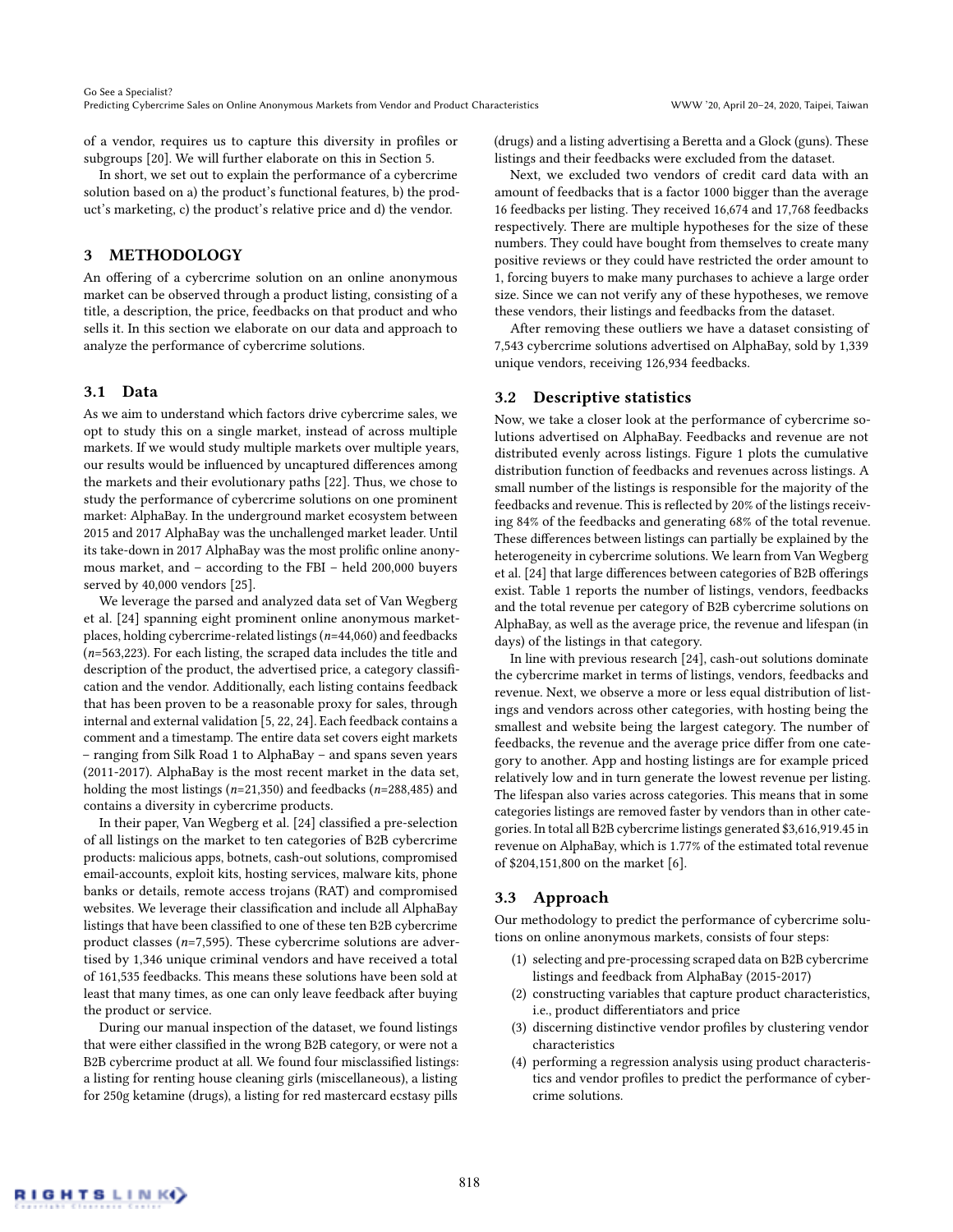<span id="page-4-1"></span>WWW '20, April 20–24, 2020, Taipei, Taiwan Rolf van Wegberg, Fieke Miedema, Ugur Akyazi, Arman Noroozian, Bram Klievink, and Michel van Eeten

| Total per category |            |           |             | Average per listing |          |                   |          |                         |          |                  |
|--------------------|------------|-----------|-------------|---------------------|----------|-------------------|----------|-------------------------|----------|------------------|
| Category           | # Listings | # Vendors | # Feedbacks | Revenue             | Price    | $min$ -max: $SD$  | Revenue  | min-max; SD             | Lifespan | $min$ -max; $SD$ |
| App                | 75         | 48        | 571         | \$7,420.53          | \$18.97  | $0-207; 34.56$    | \$98.94  | $0 - 840:$<br>161.67    | 98.45    | 1-650; 152.28    |
| Botnet             | 51         | 37        | 334         | \$9,279.99          | \$116.57 | 1-1,778; 336.63   | \$181.96 | $1 - 1.778$ :<br>395.99 | 92.20    | 1-697; 168.43    |
| Cash-out           | 6,221      | 1,226     | 113,897     | \$3,341,405.44      | \$71.07  | 0-6.974: 223.41   | \$537.12 | 0-209.124: 3.842.52     | 85.00    | 1-798: 140.26    |
| E-mail             | 377        | 151       | 3,412       | \$41,191.79         | \$34.44  | $0-1,100;108.92$  | \$109.26 | $0-3109; 319.47$        | 75.48    | 1-796; 125.24    |
| Exploit            | 54         | 37        | 329         | \$3,922.20          | \$37.26  | $0-500; 103.45$   | \$72.63  | $0-1000:$<br>159.50     | 117.30   | 1-708; 182.47    |
| Hosting            | 7          | 6         | 47          | \$423.56            | \$21.06  | $3-50; 17.64$     | \$60.51  | $18-136$ :<br>45.64     | 68.14    | $1-173$ ; 78.57  |
| Malware            | 149        | 88        | 1,140       | \$34,921.71         | \$48.51  | $0-500; 95.21$    | \$234.37 | $0-5,346;$<br>601.16    | 91.64    | 1-762; 149.61    |
| Phone              | 135        | 80        | 1,259       | \$52,457.95         | \$67.98  | $0-3.200:303.64$  | \$388.57 | 0-20.910: 1.896.05      | 92.98    | 1-745: 146.38    |
| RAT                | 60         | 41        | 425         | \$7,035.13          | \$42.61  | 1-648; 122.74     | \$117.25 | $0-1,256;$<br>271.12    | 112.90   | 1-706; 184.00    |
| Website            | 414        | 178       | 5,520       | \$118,861.15        | \$60.49  | $0-1,695; 158.53$ | \$287.10 | $0-11,088;$<br>919.96   | 88.75    | 1-675; 131.70    |
| Total              | 7,543      | 1,339     | 126.934     | \$3,616,919.45      |          |                   |          |                         |          |                  |

Table 1: Listings per category on AlphaBay

<span id="page-4-0"></span>

Figure 1: Cumulative distribution function of feedbacks and revenues across listings

## 4 PRODUCT CHARACTERISTICS

In order to study the performance of cybercrime solutions on AlphaBay in terms of sales, we need to construct variables that grasp the product characteristics introduced in [subsection 2.2.](#page-2-0)

Browsing for products and services on the market, AlphaBay presented listings in a grid, showing only a portion of the title and a picture. When a potential buyer clicked on the picture or title, the market would re-direct you to a product page showing all details of the listing – e.g., the price, description, vendor. Therefore, the title is used by vendors for marketing the product. Thus, we will derive the product's marketing from the title. The description of a listing has no character limit and is used by vendors to give a more in-depth product description and to mention how they do business with customers. So we construct variables that grasp the functional features from the description. To do this, we will first have to discern the different ways in which vendors signal or describe certain functional features. In the remainder of this section we will elaborate how we constructed the variables and close with an overview of all variables in Table [2.](#page-5-0)

Relative price. As the data is gathered over a longer period of time, it might hold multiple sales at different prices. Hence, we first need to construct the weighted mean price for a listing. To that end we retrieve for each sale the associated price and sum all these sales prices. Then we divide them by the total amount of sales. This gives us the weighted mean price of a listing. To capture whether a listing is priced 'cheap' or as 'high-end' within its category, we sum all mean prices of the listings in a category and divide them by the amount of listings in that category. This results in an average listing price per category. We then construct the relative price of a listing by calculating the z-score of the weighted mean price of the listing against the average price of all listings in a category.

Customer support. To find out how vendors signal the availability of customer support, we first manually searched on 'customer support' in the description field of a listing. Examining those listings, we discovered that very few  $(n=17)$  listings explicitly mention the term. However, inspecting these listings we discovered 'Jabber', a well-known instant messaging platform, as a way through which the vendor can be contacted for questions. This indicates that vendors might provide their customer support through an external messaging service. Which makes sense, because vendors are active on multiple markets and would want their customers to contact them in one place. Given that vendors mention these platforms and applications as a way for providing support rather than explicitly mentioning customer support, we searched for messaging platforms used. We applied a snowball approach to find which other platforms were mentioned besides Jabber. Starting out with Jabber, this resulted in the list: Jabber ( $n=537$ ), ICQ ( $n=361$ ), Skype ( $n=129$ ), exploit.im ( $n=106$ ), safe-mail ( $n=58$ ), jwchat ( $n=28$ ), Wickr  $(n=9)$ , protonmail (n=4) and Telegram (n=1). We validated this list by searching for other well-known email services like Gmail, Outlook, Whatsapp and Viber. We found that these are not used as support channels, but are rather part of cybercrime offerings such as hacked accounts, spam accounts or spyware. Finally, using the aforementioned list, we find that 849 listings (≈11%) hold a contact method for providing customer support.

Refund policy. Next to customer support channels, listings often make clear under which conditions one can 'return' the product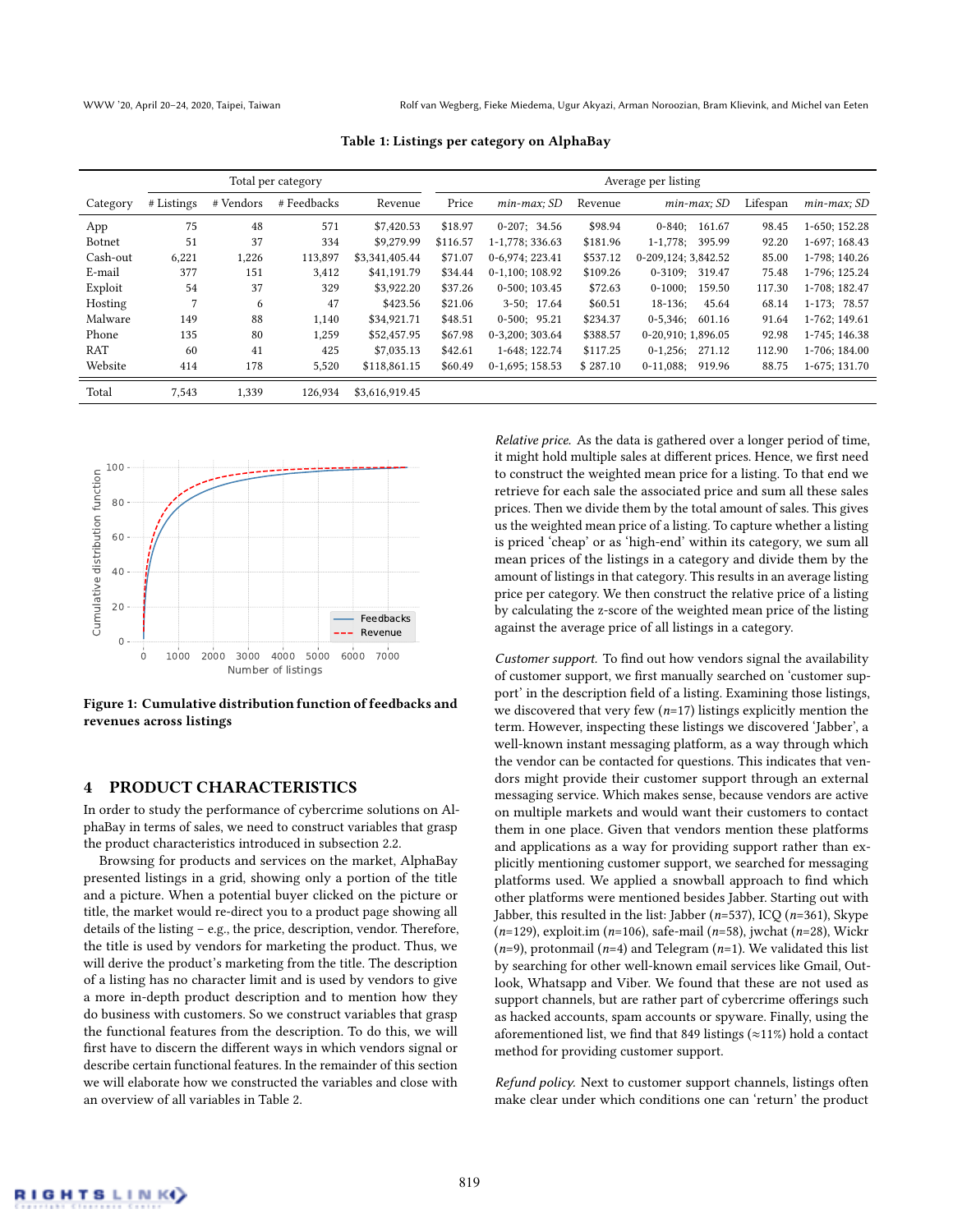Go See a Specialist? Predicting Cybercrime Sales on Online Anonymous Markets from Vendor and Product Characteristics WWW '20, April 20–24, 2020, Taipei, Taiwan

and get a refund. Manually searching for 'refund' (n=1623) revealed that there are also products such as 'Amazon refunds' and 'refund guides' that contain the word 'refund'. Simply excluding the listings that contain the words 'amazon' or 'guide' would not work, because some 'Amazon refunds' listings ironically also state a refund policy. This calls for a more detailed approach, aimed at reducing false positives – a mention of the word refund while not part of a refund policy – as much as possible. To this end, we separately searched with words or sentences signaling a refund policy ('money back', 'refund if', 'refund after', 'non-refundable' etc.) and with words or sentences signalling a refund related product ('amazon refund', 'double dip', 'refund guide' etc.). We then compare both sets of listings and exclude the listings that are only in the 'refund related product' set and not in the 'refund policy' set. This gave us a set of 1071 listings ( $\approx$ 14%) that explicitly state some kind of refund policy.

Terms and conditions. Besides providing customer support and stating a refund policy, vendors can set other terms and conditions. Some of these terms and conditions are about the anticipated buyer behavior, for example not disputing the sale on the platform or not leaving negative feedback without contacting the customer support first. Another condition is for example that cheating the service will result in being permanently blacklisted. Since these rules differ for each vendor, we will search for signals such as 'condition', 'terms of service', 'terms & conditions', 'rules and terms', 'accept this terms' and 'our rules'. We validated this list in a similar snowball approach as before. We started our search with 'terms and conditions' and manually expanded the list based on the words used by the vendors in the listings, until the addition of more terms did not result in more listings with terms and conditions found. We discovered that 419 listings ( $\approx$ 6%) state that some kind of terms or conditions apply when doing business.

Sentiment. On AlphaBay, buyers had the possibility to leave a feedback message after each unique purchase. Many buyers did not use this opportunity and left this field empty, in which case AlphaBay put "No comment" as the feedback message. Of the 126,934 feedbacks, around 45% of the feedbacks has the "No comment" message. The other 55% of the feedback messages contain either a positive experience and recommendation for other buyers, or a negative experience and complaints. To give a score to the negative or positive sentiment of feedback messages, we applied the VADER (Valence Aware Dictionary and sEntiment Reasoner) model for sentiment analysis [\[15\]](#page-11-17). VADER uses lexical features and grammatical and syntactical convention rules to express the sentiment with a score ranging from -1 (very negative) to 1 (very positive). This sentiment analysis method has been applied on many different type of texts such as Tweets and performed equal or better to other existing sentiment analysis tools [\[15\]](#page-11-17). Since it is domain-agnostic and relies on sentence-level analysis, we do not need to train it using a portion of the feedback data. We apply VADER on all feedback messages and accumulate the sentiment scores of all feedbacks on a listing. The mean feedback sentiment of a listing is 0.14. On a scale from -1 to 1, with each listing having at least one feedback, this means that on average listings receive more positive than negative feedback. Calculating the amount of listings with a sentiment score above 0.0 gives a total of 4,799 listings with an on average positive sentiment  $({\approx}64\%)$ .

Use of vendor name. A vendor name itself can have value for buyers as a well-known and respectable party to do business with. For instance, if a vendor has been active on certain markets under the same name for quite some time. Linking the product that is being offered with the vendor name is therefore used for branding or marketing purposes. An example is the vendor BHGroup, who has a listing titled: "BHGroup Fresh Cracked SMTP". Comparing the vendor name with the title text, we discovered that 198 listings ( $\approx$ 3%) contain the name of the vendor offering the cybercrime solution.

Ratio capital letters. The titles of listings are shown in a grid when a potential buyer searches products on the market. To draw attention, some titles are written with an 'all caps' approach. To quantify the amount of capitals that are used to attract attention, we calculate the ratio of the capital characters to the total amount of characters used in the title. We find that the average ratio of capitals in a title is around 34% and that 7375 listing titles ( $\approx$ 98%) contain at least one capital.

Ratio special characters. Besides using capital letters, vendors have the option to include special characters in their title, such as a star  $(\star)$ , a bow tie  $(\star)$  and many other, different (unicode) special characters. We will use a ratio to express the extent to which a title contains such characters. In order to calculate this ratio, we first remove all words and normal punctuation characters (such as periods, commas, question marks, hyphens, dashes, parentheses, apostrophes, quotation marks etc.) from the titles, in order to calculate the amount of special characters that remain. We discover that the average percentage of special characters is low ( $\approx$ 2.5%) and that 1896 listings (≈25%) contain at least one special character.

Control variables. To make a meaningful prediction on what drives cybercrime sales, we have constructed several variables that capture product differentiators and the relative price. However, we need to control for factors influencing sales that we expect to have an impact, but do not wish to take into account. As large differences exist in the number of listings within categories of cybercrime solutions, we need to control for the category a listing is in. Otherwise, we end up with a prediction based on the popularity of the product, instead of its differentiators. Next, we need to control for the lifespan of the listing. After all, the longer a listing is on the market, the more time it has to get feedbacks.

#### Table 2: Constructed listing variables

<span id="page-5-0"></span>

| Variable                    | Mean  | Min-Max         | SD                       | Type    |
|-----------------------------|-------|-----------------|--------------------------|---------|
| Number of feedbacks         | 16.82 | $1 - 2,453$     | 70.09                    | Integer |
| Relative price              | 0.00  | $-1.11 - 30.90$ | 1.00                     | Double  |
| Customer support            | 011   | $0 - 1$         | $\overline{\phantom{0}}$ | Binary  |
| Refund policy               | 0.14  | $0 - 1$         | $\overline{\phantom{0}}$ | Binary  |
| Terms & Conditions          | 0.06  | $0 - 1$         | $\overline{\phantom{0}}$ | Binary  |
| Feedback sentiment          | 0.14  | $-0.98 - 0.98$  | 0.33                     | Double  |
| Ratio of special characters | 0.03  | $0.00 - 0.89$   | 0.07                     | Double  |
| Ratio of capital letters    | 0.34  | $0.00 - 1.00$   | 0.25                     | Double  |
| Use of vendor name          | 0.03  | $0 - 1$         |                          | Binary  |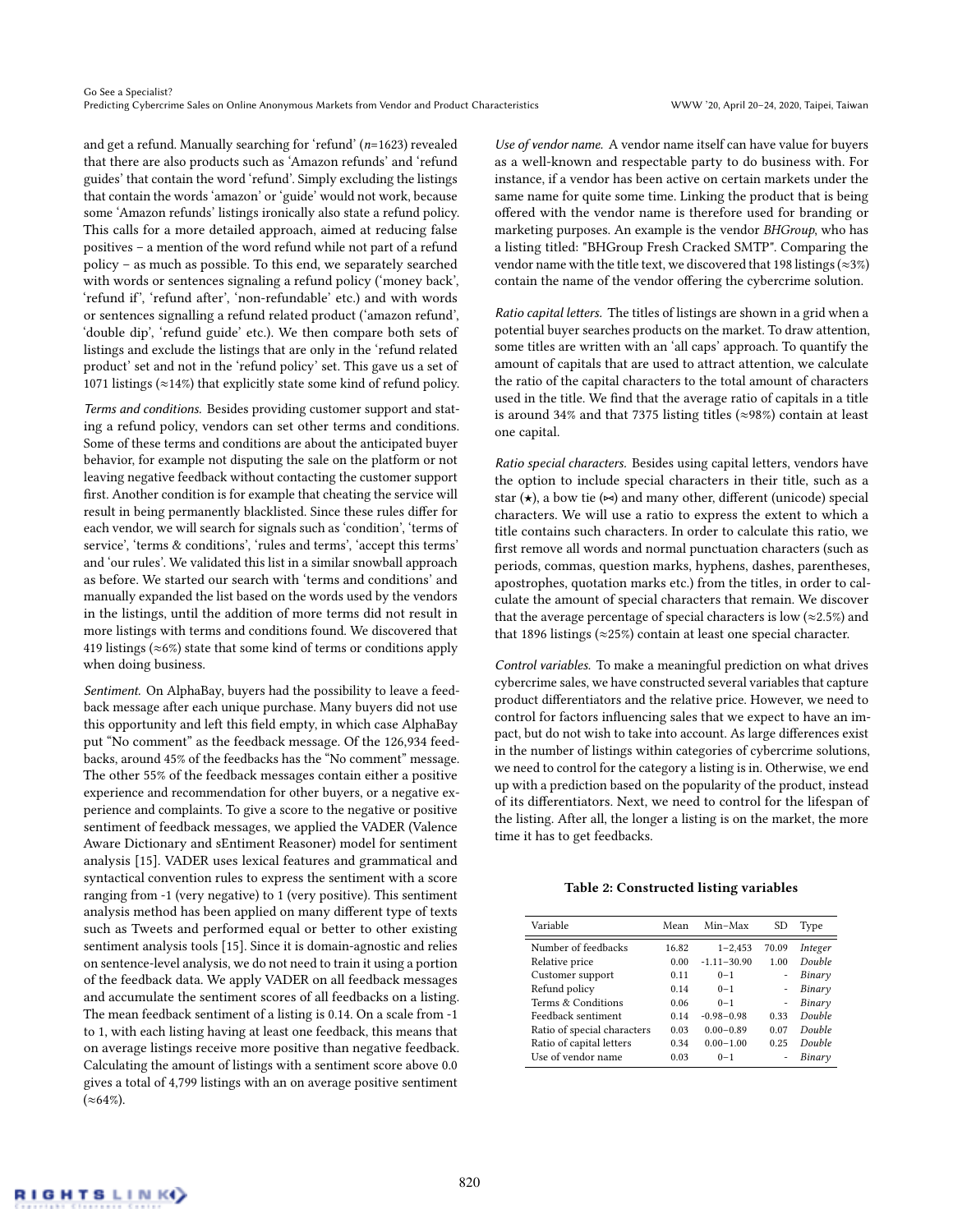## <span id="page-6-0"></span>5 VENDOR PROFILES

We now turn to capturing the influence of the vendor, to assess the impact of the seller on the performance of the product. A vendor name itself has meaning to a buyer as a recognizable force on the market; as it encompasses all the intrinsic characteristics of who he or she is on a market. In turn, these characteristics depict the axes on which vendors differ from one another. Vendor characteristics that have been observed are the amount of listings of a vendor (exposure [\[20\]](#page-11-5)), its time on the market (experience [\[8,](#page-11-8) [13,](#page-11-10) [20\]](#page-11-5)), the relative pricing of its products (price deviation [\[13\]](#page-11-10)), having listings in one or multiple categories (diversity [\[20\]](#page-11-5)), the amount of sales (performance [\[20\]](#page-11-5)) and the sentiment of the feedback (reputation [\[8\]](#page-11-8)). From earlier research we know that these vendor characteristics, evaluated separately, influence the performance of products on anonymous cybercrime markets [\[8,](#page-11-8) [13\]](#page-11-10).

We do not yet know if there are groups of vendors with distinct configurations of characteristics in the cybercrime segment of AlphaBay. Based on the research of Paquet-Clouston et al. [\[20\]](#page-11-5) that found three groups exist in vendors selling drugs-related products on AlphaBay, we hypothesize distinct vendor profiles also exist in vendors selling B2B cybercrime solutions. To identify profiles by allowing patterns of characteristics to emerge without assuming ex ante that certain profiles exist, we turn to the person-centered approach of Latent Profile Analysis (LPA).

## 5.1 Latent Profile Analysis

Latent Profile Analysis, a type of Latent Class Analysis (LCA), is a clustering approach that aims to recover hidden groups – called 'latent profiles'– from observed indicators. It is the predominant approach to discern underlying groups in data measuring individuals, for example criminal actors such as burglars [\[27\]](#page-11-18), homicide [\[28\]](#page-11-19) or sex offenders [\[9\]](#page-11-20). LPA is a (finite) mixture modelling technique that uncovers continuous or discrete latent variables by estimating the distribution of the latent variable from the data. Because LPA is model-driven, the model is estimated for the population of the study sample, rather than assumed to have some parametric form [\[29\]](#page-11-21). With LPA, the indicators can be continuous or mixed-mode and the latent variable is assumed to be discrete, from a multinomial distribution. Since LPA is model-based, information criteria such as the Bayesian information criteria (BIC) and the Coherent Akaike information criterion (CAIC) can be used for model selection.

We construct the aforementioned six vendor characteristics that measure the exposure, experience, performance, reputation, price deviation and diversity of a vendor. The first five characteristics are constructed by aggregating the aforementioned variables for each vendor based on all their listings. We compute the binary characteristic diversity based on whether the vendor has listings that all belong to the same product category (a '0') or to two or more different categories (a '1').

Different Latent Profile models were created based on these six characteristics, using Latent Gold 5.1 software [\[30\]](#page-11-22), with the goal of analyzing one to five profiles in each. Models with a higher number of profiles could be created, however, these models create profiles with sizes smaller than 5% of the whole vendor population. As we aim to maintain the interpretability and parsimony of the emergent profiles, we limit the amount of profiles to five [\[9,](#page-11-20) [11,](#page-11-23) [27\]](#page-11-18).

Table 3: Model output of 1 to 5 profiles

<span id="page-6-1"></span>

| Model      | LL          | Np | <b>BIC</b> | <b>CAIC</b> | Entropy |
|------------|-------------|----|------------|-------------|---------|
| 1-Profile  | $-26353.02$ | 17 | 52828.43   | 52845.43    | 1.00    |
| 2-Profiles | $-21630.59$ | 33 | 43498.76   | 43531.76    | 0.93    |
| 3-Profiles | $-20128.14$ | 49 | 40609.06   | 40658.06    | 0.89    |
| 4-Profiles | $-19274.88$ | 65 | 39017.73   | 39082.73    | 0.89    |
| 5-Profiles | $-18834.75$ | 81 | 38252.68   | 38333.68    | 0.89    |

Table [3](#page-6-1) shows the final solutions of models of one to five profiles: the Log-Likelihood (LL), Number of Parameters (Np), Bayesian information criterion (BIC), Corrected Akaike information criterion (CAIC) and entropy values of the model. The ideal model solution has small BIC and CAIC values compared to other models. This means that the model of 5 profiles, as it has the lowest BIC and CAIC, as well as an entropy value equal to the 3 and 4 profile model, is the best fitting model to our data.

To validate that the profiles are clearly differentiated, we conducted one-way ANOVAs using profile membership as the independent variable and the continuous characteristics as dependent variables, and a Chi-Square test for the nominal characteristic. All profile means are significantly different with a 95% confidence interval on at least four of the six characteristics, except for profiles 1 and 3 – which significantly differ on two characteristics – and profiles 4 and 3 – which significantly differ on three characteristics.

## 5.2 Resulting profiles

To better understand these five profiles, Tables 4-8 show their distinct configuration of characteristics. Per vendor profiles, all six vendor characteristics are reported by the mean score, the delta from the average of all vendors, the median, and the min-max. The revenue is shown separately, as it was not a part of the variables used for LPA, but is useful in comparing and interpreting a profile.

The first profile is the average vendor on the market, with mean values in exposure, diversity and reputation closest to the general average of all vendors (see Table [4\)](#page-7-0). We thus name this profile the 'freelancer' profile. It depicts vendors that are neither very successful nor very unsuccessful, but do make some money from offering their cybercrime solutions on AlphaBay. The second profile we encounter is a group of vendors that belong to the established vendors, with a high lifespan (see Table [5\)](#page-7-1). As they successfully sell in multiple categories and have many listings, we call this the 'generalist' profile. The third profile is the group of 'specialized' vendors that has a limited exposure, but is still able to generate substantial revenue due to their reputation. They focus on selling expensive products in only one category (see Table [6\)](#page-7-2). The products sold by specialists are PayPal accounts and guides, as well as enriched credit card details like BIN's and 'fullz'. The fourth profile holds 'professional' vendors, i.e., established cybercrime facilitators, with both high exposure and experience (see Table [7\)](#page-7-3). They sell a diversity of relatively expensive products and services and generate the most revenue of all vendor profiles. The fifth profile is the group of vendors that can be seen as a representation of the 'loafers'. Their exposure and experience are the lowest of all profiles and they generate very little revenue with low-priced listings (see Table [8\)](#page-7-4). When examining their listings, Loafers appear to sell mainly 'make money' and cash-out guides.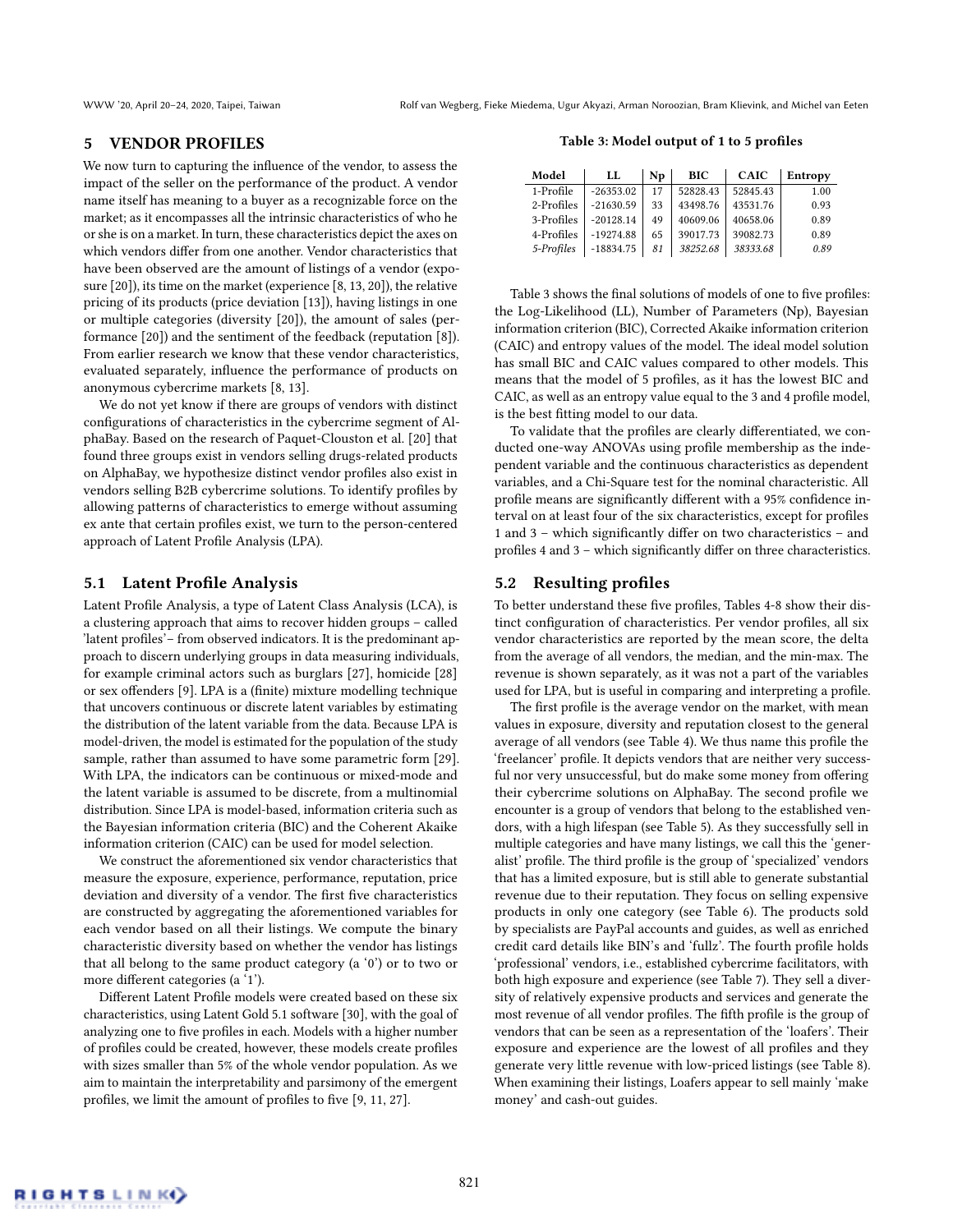#### Table 4: Freelancer profile  $(n = 305)$

<span id="page-7-0"></span>

| Characteristic  | Mean    | $\triangle$ average | Median  | Min      | Max      |
|-----------------|---------|---------------------|---------|----------|----------|
| Exposure        | 2.94    | $-2.69$             | 3       | 1        | 8        |
| Diversity       | 0.49    | 0.00                | 0       | $\theta$ |          |
| Experience      | 110.59  | $-76.61$            | 94      | 3        | 336      |
| Performance     | 17.84   | $-76.96$            | 11      | 2        | 82       |
| Reputation      | 0.14    | $+0.03$             | 0.13    | $-0.43$  | 0.70     |
| Price deviation | $-0.24$ | $-0.36$             | $-0.27$ | $-0.49$  | 0.05     |
| Revenue         | 301.99  | $-2.399.22$         | 103.97  | 0.19     | 3.499.50 |

#### Table 5: Generalist profile  $(n = 339)$

<span id="page-7-1"></span>

| Characteristic  | Mean     | $\Delta$ average | Median  | Min               | Max       |
|-----------------|----------|------------------|---------|-------------------|-----------|
| Exposure        | 9.02     | $+3.39$          | 8       | 1                 | 28        |
| Diversity       | 0.85     | $+0.44$          |         | $\Omega$          |           |
| Experience      | 382.05   | $+194.84$        | 372     | 12                | 797       |
| Performance     | 97.33    | $-2.53$          | 72      | $\mathcal{D}_{1}$ | 396       |
| Reputation      | 0.14     | $-0.03$          | 0.13    | $-0.36$           | 0.59      |
| Price deviation | $-0.16$  | $-0.24$          | $-0.22$ | $-0.51$           | 0.51      |
| Revenue         | 2.165.29 | $+535,92$        | 980     | $\theta$          | 28.360.97 |

#### Table 6: Specialist profile  $(n = 205)$

<span id="page-7-2"></span>

| Characteristic  | Mean     | $\Delta$ average | Median  | Min      | Max        |
|-----------------|----------|------------------|---------|----------|------------|
| Exposure        | 2.43     | $-3.23$          | 2       | 1        | 8          |
| Diversity       | 0.34     | $-0.15$          | 0       | $\theta$ |            |
| Experience      | 110.59   | $-67.75$         | 58      | 1        | 730        |
| Performance     | 9.87     | $-84.93$         | 6       | 1        | 76         |
| Reputation      | 0.27     | $+0.10$          | 0.30    | $-0.70$  | 0.98       |
| Price deviation | 1.63     | $+1.41$          | $-0.15$ | $-0.36$  | 3.26       |
| Revenue         | 2,700.87 | $+0.34$          | 1100    | 6        | 131.509.49 |

Table 7: Professional profile  $(n = 114)$ 

<span id="page-7-3"></span>

| Characteristic  | Mean      | $\Delta$ average | Median   | Min      | Max     |
|-----------------|-----------|------------------|----------|----------|---------|
| Exposure        | 22.96     | $+17.33$         | 12.5     | 1        | 172     |
| Diversity       | 0.82      | $+0.33$          |          | $\Omega$ | 1       |
| Experience      | 519.63    | $+332.42$        | 574.50   | 42       | 801     |
| Performance     | 747.66    | $+652.86$        | 512      | 18       | 5,613   |
| Reputation      | 0.15      | $-0.02$          | 0.14     | $-0.14$  | 0.44    |
| Price deviation | 0.22      | $+0.10$          | $-0.15$  | $-0.36$  | 3.26    |
| Revenue         | 19.336.65 | $+16,635.44$     | 8.881.39 | 657.50   | 281.364 |

#### Table 8: Loafer profile  $(n = 376)$

<span id="page-7-4"></span>

| Characteristic  | Mean    | $\Delta$ average | Median            | Min      | Max   |
|-----------------|---------|------------------|-------------------|----------|-------|
| Exposure        | 1.26    | $-4.37$          |                   | 1        | 3     |
| Diversity       | 0.14    | $-0.35$          | 0                 | $\Omega$ |       |
| Experience      | 9.83    | $-177.38$        | 3                 | 1        | 51    |
| Performance     | 3.31    | $-91.49$         | $\mathcal{D}_{1}$ | 1        | 28    |
| Reputation      | 0.16    | $-0.01$          | 0.17              | $-0.92$  | 0.95  |
| Price deviation | $-0.21$ | $-0.33$          | $-0.27$           | $-0.52$  | 0.35  |
| Revenue         | 87.03   | $-2.614.18$      | 22.39             | 0.00     | 2.100 |

## 6 PREDICTING CYBERCRIME SALES

As stated earlier, our objective is to empirically derive how different vendors and product characteristics contribute to B2B cybercrime sales. We employ regression analysis to this end and use our constructed vendor profiles, along with variables that capture product characteristics, as regressors to make predictions about sales.

We now test the extent to which product characteristics and vendor profiles influence the prevalence of sales. We do so by constructing several explanatory regression models on top of the data. Note, that since exact sales figures are not available we use the number of feedbacks as a proxy for its sales [\[5,](#page-11-15) [22,](#page-11-11) [24\]](#page-11-4). This quantity constitutes the dependent variable of our regression models. We model feedbacks via Negative Binomial regression using a logarithmic link function. The specific choice of regression model is due to our dependent variable constituting a count. When modelling count data, linear regression (e.g., Ordinary Least Squares) is less appropriate as it assumes the response variable to be a continuous quantity. Whereas count data are non-negative integer values for which Generalized Linear Models (GLM)s such as Negative Binomial regression are more suited.

Our regression models have the following general structure

$$
ln(d_{\upsilon}) = c_0 + \sum c_i \times \upsilon_i + e
$$

where  $d_v$  is the dependent sales numbers variable and  $v_i$  are the product- and vendor-related variables. The extent to which the independent variables influence the dependent variable are captured by regression coefficients  $c_i$ . Moreover,  $c_0$  is a constant value<br>setting a baseline for sales and finally e an error term. All variable setting a baseline for sales and finally e an error term. All variable definitions along with their descriptive statistics were provided earlier in Table [1.](#page-4-1)

We have three groups of independent variables. First, we define Listing lifespan and product Category as control variables. In doing so, we may factor out the effect of having a higher number of sales due to listings having been advertised for longer periods, or belonging to a specific category which may be more popular relative to others. Next, we have our vendor-related variables, and finally the product-related ones as the remaining two groups. Given these groups of variables, [Table 9](#page-8-0) provides an overview of the regression models that we have constructed. It lists the estimated coefficient values, their significance levels, in addition to several other goodness-of-fit quantities of interest per model that we will discuss shortly.

We start by constructing a model which only includes our control variables (model 1) as a baseline to compare against. Next, we construct two more models (models 2-3) by additionally including only those groups of variables pertaining to either vendors or products to independently demonstrate the effects of vendor and product characteristics on sales. Finally model 4 constitutes our complete model of the data, which simultaneously includes control variables, vendor-related variables, as well as the product-related variables.

We first discuss our overall findings based on these 4 models, and subsequently move on to discuss model interpretation and the details of our full model. In terms of our overall findings, we observe that 32% of the variance in sales numbers is purely explainable by our control variables. This may be observed through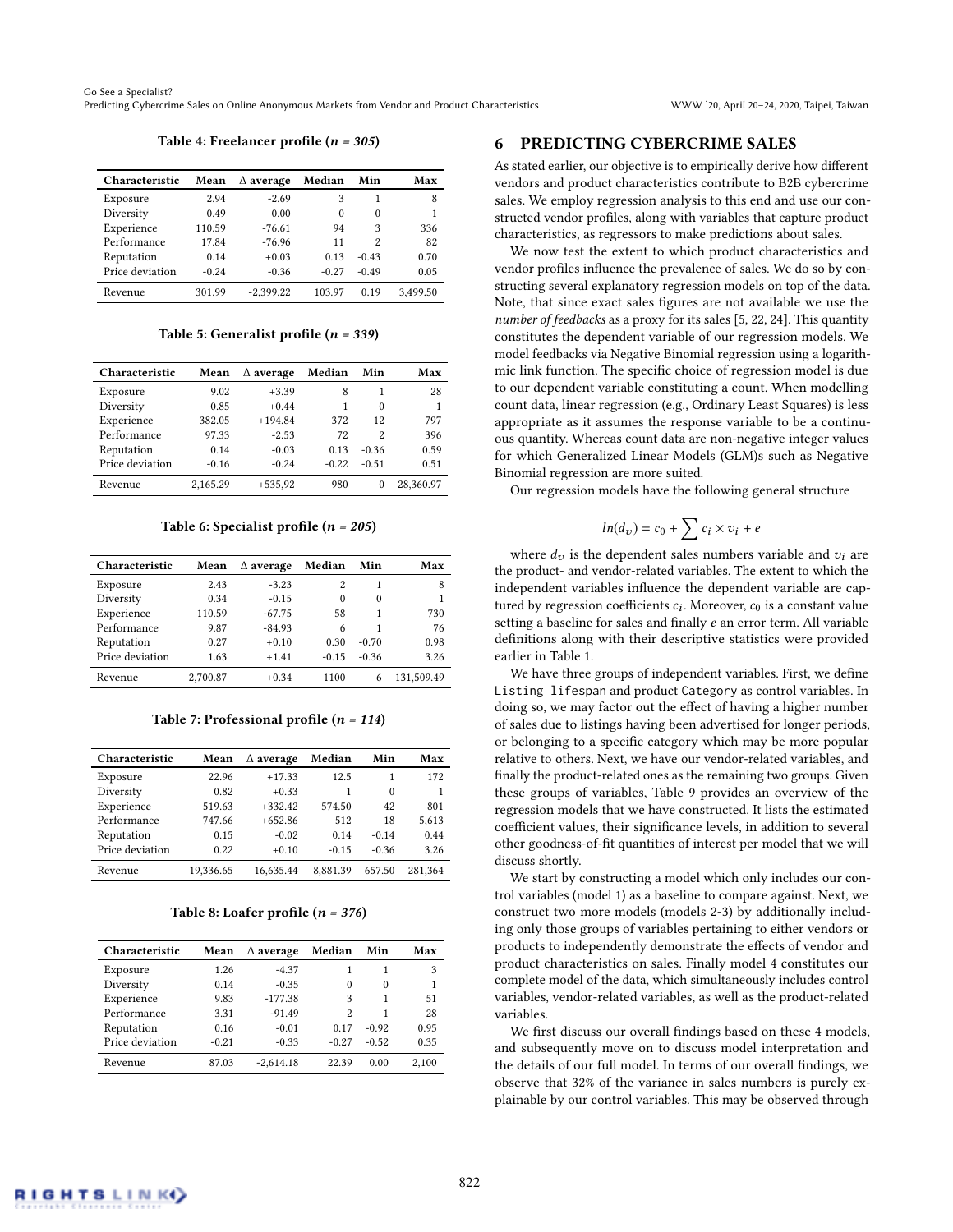<span id="page-8-0"></span>Table 9: Generalized Linear Regression Model (GLM) for feedback size of the products

|                             |                                 |              |                     | Response Variable: Count of product feedbacks |                                           |
|-----------------------------|---------------------------------|--------------|---------------------|-----------------------------------------------|-------------------------------------------|
|                             |                                 |              |                     | Negative Binomial with Log Link Function      |                                           |
|                             |                                 | (1)          | (2)                 | (3)                                           | (4)                                       |
|                             | Listing lifespan                | $0.01***$    | $0.01**$            | $0.01**$                                      | $0.01**$                                  |
|                             |                                 | (0.0001)     | (0.0001)            | (0.0001)                                      | (0.0001)                                  |
|                             | Category botnet                 | $-0.31$      | $-0.38$             | $-0.37$                                       | $-0.42$                                   |
|                             |                                 | (0.25)       | (0.23)              | (0.24)                                        | (0.23)                                    |
|                             | Category cash-out               | $0.62**$     | 0.23                | $0.46***$                                     | 0.21                                      |
|                             |                                 | (0.16)       | (0.15)              | (0.15)                                        | (0.14)                                    |
| <b>Control Variables</b>    | Category e-mail                 | $-0.06$      | $-0.44***$          | 0.07                                          | $-0.28$                                   |
|                             |                                 | (0.17)       | (0.17)              | (0.16)                                        | (0.16)                                    |
|                             | Category exploits               | $-0.77***$   | $-0.72**$           | $-0.64***$                                    | $-0.62**$                                 |
|                             |                                 | (0.25)       | (0.23)              | (0.24)                                        | (0.23)                                    |
|                             | Category hosting                | $-0.28$      | $-0.19$             | $-0.14$                                       | $-0.17$                                   |
|                             |                                 | (0.54)       | (0.51)              | (0.52)                                        | (0.50)                                    |
|                             | Category malware                | $-0.21$      | $-0.30$             | $-0.16$                                       | $-0.25$                                   |
|                             |                                 | (0.19)       | (0.18)              | (0.18)                                        | (0.18)                                    |
|                             | Category phone                  | $-0.21$      | $-0.45^*$           | $-0.25$                                       | $-0.43*$                                  |
|                             |                                 | (0.20)       | (0.19)              | (0.19)                                        | (0.18)                                    |
|                             | Category RAT                    | $-0.84***$   | $-0.96***$          | $-0.61***$                                    | $-0.76***$                                |
|                             |                                 | (0.24)       | (0.23)              | (0.22)                                        | (0.22)                                    |
|                             | Category website                | 0.07         | $-0.18$             | 0.09                                          | $-0.11$                                   |
|                             |                                 | (0.17)       | (0.16)              | (0.16)                                        | (0.16)                                    |
| Ш                           | Vendor profile Generalist       |              | $0.15***$           |                                               | $0.16***$                                 |
| Vendor Variables<br>Ш<br>II |                                 |              | (0.05)              |                                               | (0.05)                                    |
|                             | Vendor profile Loafer           |              | $-0.61***$          |                                               | $-0.53***$                                |
|                             | Vendor profile Professional     |              | (0.07)<br>$1.05***$ |                                               | (0.07)<br>$0.93**$                        |
|                             | II                              |              | (0.05)              |                                               | (0.05)                                    |
|                             | II<br>Vendor profile Specialist |              | $-0.48**$           |                                               | $-0.06$                                   |
|                             |                                 |              | (0.07)              |                                               | (0.08)                                    |
| Ⅲ                           | Refund policy                   |              |                     | $0.65***$                                     | $0.43***$                                 |
| Ⅲ                           |                                 |              |                     | (0.04)                                        | (0.04)                                    |
| Ⅲ                           | Terms & Conditions              |              |                     | 0.02                                          | 0.003                                     |
| Ⅲ                           |                                 |              |                     | (0.07)                                        | (0.06)                                    |
| Ⅲ                           | Price deviation                 |              |                     | $-0.26***$                                    | $-0.27***$                                |
| Ⅲ                           |                                 |              |                     | (0.02)                                        | (0.02)                                    |
| Ⅲ                           | Customer support                |              |                     | $0.50**$                                      | $0.36**$                                  |
| Ⅲ                           |                                 |              |                     | (0.05)                                        | (0.05)                                    |
| Product Variables<br>Ⅲ      | Mean sentiment                  |              |                     | $0.12***$                                     | $0.20**$                                  |
| Ⅲ                           |                                 |              |                     | (0.05)                                        | (0.04)                                    |
| Ⅲ                           | Ratio special characters        |              |                     | $-0.46*$                                      | $-0.86***$                                |
| Ⅲ                           |                                 |              |                     | (0.20)                                        | (0.20)                                    |
| Ⅲ                           | Ratio capitals                  |              |                     | $1.23***$                                     | $0.85***$                                 |
| Ш                           |                                 |              |                     | (0.06)                                        | (0.06)                                    |
| Ⅲ                           | Use of vendor name              |              |                     | $0.76***$                                     | $0.57**$                                  |
|                             |                                 |              |                     | (0.09)                                        | (0.09)                                    |
|                             | Constant                        | $1.40**$     | $1.37***$           | $0.80***$                                     | $0.88***$                                 |
|                             |                                 | (0.16)       | (0.15)              | (0.15)                                        | (0.15)                                    |
|                             | Dispersion                      | 6.77         | 3.6                 | 5.1                                           | 3.5                                       |
|                             | Pseudo R2                       | 0.32         | 0.43                | 0.41                                          | 0.47                                      |
|                             | Pseudo R2 relative to Model (1) | ä,           | 0.16                | 0.13                                          | 0.22                                      |
|                             | Observations                    | 7,543        | 7,543               | 7,543                                         | 7,543                                     |
|                             | Log Likelihood                  | $-25,686.18$ | $-25,042.86$        | $-25,181.69$                                  | $-24,758.57$                              |
|                             | Akaike Inf. Crit.               | 51,394.36    | 50,115.71           | 50,401.37                                     | 49,563.15                                 |
| Note:                       |                                 |              |                     |                                               | $~^{\ast}p$ < 0.05; $~^{\ast}$ * p < 0.01 |
|                             |                                 |              |                     |                                               |                                           |

the pseudo- $R^2$  value of model 1. That is to say that a non-trivial<br>amount of variance in sales numbers is explainable by either the amount of variance in sales numbers is explainable by either the amount of time a listing has been advertised or the category to which it belongs. In comparison, the pseudo- $R^2$  value of our full<br>model (model 4) suggests that 47% of variance in sales is explainable model (model 4) suggests that 47% of variance in sales is explainable by control variables, vendor characteristics and product characteristics together. Since these pseudo- $R^2$  values are calculated against<br>a baseline model with only a constant baseline coefficient, bowa baseline model with only a constant baseline coefficient, however, (not shown here), we may compare the pseudo- $R^2$  values of model 1 and 4 relative to model 1 to characterize how much addimodel 1 and 4 relative to model 1 to characterize how much additional variation the vendors and products explain. The secondary pseudo- $R^2$  values relative to model 1 that are reported in Table [9](#page-8-0)<br>suggest that an additional 22% of the variance in sales numbers is suggest that an additional 22% of the variance in sales numbers is

purely explainable by vendor or product characteristics. Similar comparisons may be drawn among models 1-2 or models 1-3 to observe the effects of vendors and products independently. Several goodness-of-fit quantities have also been reported for all models, e.g., dispersion, log-likelihood and Akaike Information Criterion (AIC). These indicate that our model 4, our complete model, is a better fit to our data. This may be observed by a dispersion value that is closer to 1, increased log likelihood and a smaller AIC values for model 4 in relation to the others. Next, we move on to discuss model 4, how it may be interpreted and our findings in more detail since it is a better fitting model to our data.

We start by taking a closer look at what effects vendors are suggested to have based on our model. Note that the group of vendorrelated variables of our full model, constitute four so-called 'dummy' variables signifying if a particular vendor has a Generalist, Loafer, Professional or a Specialist profile. By definition, if the vendor profile is neither of the above, it should be that of a Freelancer. Hence, we do not need to include five dummy variables to represent all vendor profiles in our model. As such, our full model captures the effects of vendor profiles on sales, relative to vendors in the Freelancer profile which has been left out.

We may examine the effect of vendors, by interpreting the coefficient values associated with each vendor profile. We illustrate by example. For instance, our model suggests that belonging to the Generalist vendor profile has a significant positive coefficient value of <sup>0</sup>.<sup>16</sup> and correlates with a relative increase in sales. As stated earlier, this is an increase relative to vendors in the Freelancer profile. More specifically, if all else were held constant, a change of vendor profile from Freelancer to Generalist is correlated with a  $e^{0.16} = 1.17$  multiplicative increase in sales. As such, we expect a Generalist vendor's sales to be 17% higher than the Freelancer's sales. Loafer sellers on the other hand, exhibit a relatively lowered sales figure if all else were held constant  $(e^{-0.53} = 0.59$ , i.e., 59% of freelancer sales). Curiously, Model 4 also<br>suggests that 'specializing' does not lead to a significant increase in suggests that 'specializing' does not lead to a significant increase in sales compared to the Freelancer. Last, we see that Professional vendors perform best, as they appear to have 150% higher sales relative to FreeLancers ( $e^{0.93} = 2.5$ ). Overall, we observe - apart<br>from the Special is t<sub>o</sub> all vendor profiles to significantly correlate from the Specialist - all vendor profiles to significantly correlate with higher or lower sales figures as we have initially hypothesized.

Next, we examine how product characteristics influence sales. As before, we do so by interpreting the coefficients values of our product-related group of variables. Unlike before, however, these should be interpreted differently since they do not capture effect sizes relative to a variable that has been left out.

Take the Customer support variable for instance which has a significant coefficient value of <sup>0</sup>.36. This value suggests that if all else where held constant, products that are sold with customer support sell  $e^{0.36} = 1.43$  times more than those that are not. Strictly speaking, this effect should be interpreted as if the customer support variable where to increase by 1 standard deviation from its mean value, while all else where held constant, we should expect to see <sup>1</sup>.<sup>43</sup> times more sales. Furthermore, we see that the other two functional features, namely Refund policy and Terms & Conditions show a mixed result. Whereas products that entail refund policy information do see a significant positive correlation (0.43) with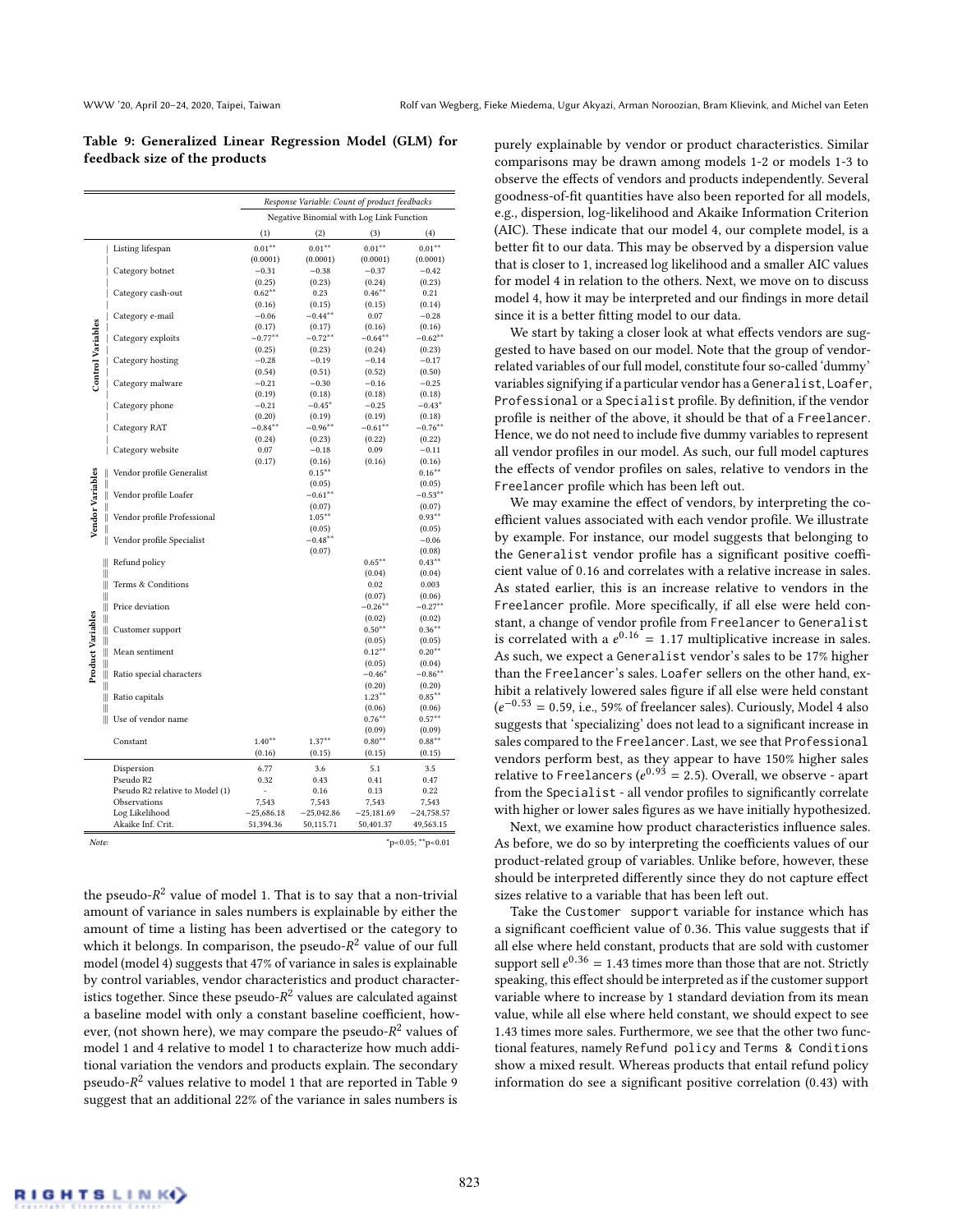product performance, signaling terms & conditions when buying and using the product does not have a significant impact on sales.

As another example, we also see that products that deviate from the mean price of their product category by 1 standard deviation, sell  $e^{-0.27} = 0.76$  times less. That is, equivalent products that are listed with higher prices on average sell less. In line with earare listed with higher prices on average sell less. In line with earlier work [\[7,](#page-11-7) [19\]](#page-11-24) we find evidence of feedback sentiment influencing product sales. The reported coefficient (0.20) for the Mean sentiment variable shows that an increase in sentiment has a significant positive effect on sales. We also find evidence of marketing on products, like the use of either special characters or capitals in their title, influence sales in a positive way. These may be observed via the coefficient values of the Ratio special characters and Ratio capital letters variables respectively which may be interpreted in a similar fashion to the previously discussed productrelated variables. Vendors employing marketing-like techniques, i.e., using their own name in the title of a listing, also appear to positively correlate with higher sales (see the Use of vendor name variable).

In summary, we have found evidence in support of both vendor profiles and certain product characteristics positively or negatively influencing sales numbers. That being said, while we have explained a non-trivial amount of the variation in feedback numbers among sold cybercrime products – and by proxy sales prevalence – much still remains to be explained.

## 7 DISCUSSION

In this section, we first discuss inherent challenges within our approach in light of the constructs used in the research design. Second, we will touch upon the public policy take-aways of our findings.

## 7.1 Limitations

First and foremost, given the fact that we use scrape data from AlphaBay, we have to rely on proxies for a number of variables that are not visible by just observing the market's web interface. Most importantly, we use the number of feedbacks as a proxy for sales, similar to earlier work [\[5,](#page-11-15) [22,](#page-11-11) [24\]](#page-11-4). Note that not all buyers leave feedback, so the proxy systematically underestimates the sales and thus represents a lower-bound. While this gives us a reliable lower bound proxy, we do not know if this proxy always corresponds similarly to the actual sales volume or whether there it contains bias – i.e., whether for some product type customers are more likely to leave feedback than for other types. The differences in the ratio between feedbacks and sales is, however, only directly observable from the the seized backend server of AlphaBay. Future research might shed more light on this and on potential bias. That being said, our findings are in line with other studies that use feedbacks or comments as a proxy for sales and using that same proxy for predicting 'criminal performance' [\[8,](#page-11-8) [13\]](#page-11-10).

Second, we should state that our choice to analyze the performance of listings on one market instead of across market, yields valid results for the cybercrime segment of AlphaBay, but leaves the question on generalizability of our findings unanswered. As we argued before, AlphaBay was the most 'complete' market up until now, so any market dynamics identified at AlphaBay's cybercrime

segment might well be in play at other markets. Future work could focus on comparing our findings on AlphaBay with the predictors of product performance on other online anonymous markets.

## 7.2 Public policy take-aways

Our findings suggest that simply looking at either successful vendors – in terms of revenue – or popular products – in terms of high feedback numbers – one turns a blind eye towards less obvious 'pathways' into vendor success. As we demonstrated, not all vendors fit the same profile and there are indeed multiple ways to make it big. On average, both a 'specialist' and a 'generalist' turn over near-similar amounts, but between them the amount of listings, feedbacks, price and diversity of the products they sell, differs significantly. Next to interventions on online anonymous markets, like take-over and infiltrations to undermine trust in the market ecosystem or take-downs to simply shutdown certain markets, law enforcement agencies try focusing on big or central players.

Based on our insights, authorities might differentiate interventions in certain market segments, e.g., cybercrime solutions, considering the distinctions in vendor profiles. For instance, an intervention aimed at (professional) facilitators of many aspects of the cybercrime enterprise, might focus on vendors who fit the 'generalist' or 'professional' typology. Or interventions aimed at specific niche products, might target 'specialists'. In turn, these profiles influence the relative success of a cybercrime solution. Apparently when choosing who to do business with, cybercriminals dislike certain sellers and favor distinctive others. One can imagine the usefulness of these insights when setting-up a sting operation.

Apart from who sells the product, our findings indicate that certain product differentiators significantly influence the performance of cybercrime solutions. Marketing techniques influence the performance, in terms of feedbacks, of offerings. For instance by branding the product using the vendor name in the title of the listing. Next, we have seen evidence that certain functional features influence product performance, specifically customer support and refund policies. Both features hint towards a professional set-up of doing business, which in turn is reflected by higher sales numbers of the product that contain these functional features.

All in all, the aforementioned aspects can give insights into which cybercrime solutions perform better compared to others. This might even give law enforcement agencies the potential to take a more preventive course of action – by looking at popular products and/or vendors early in their life-course. Future work could identify how our model can predict the popularity of certain products spanning a market's complete life-cycle by using early and late stage snapshots and compare the predictions with reality.

## 8 RELATED WORK

Important parts of our paper build on or benefit from recent insights into a number of topics. First, our work can be tied to measurements of the nature, size and volume of trade on online anonymous markets. Second, we can identify similar analysis compared to our vendor profiles in studies into 'criminal performance' in underground markets. Third and last, we benefit from and contribute to the research body on collaboration between cybercriminals. In this section, we discuss related work on these three topics.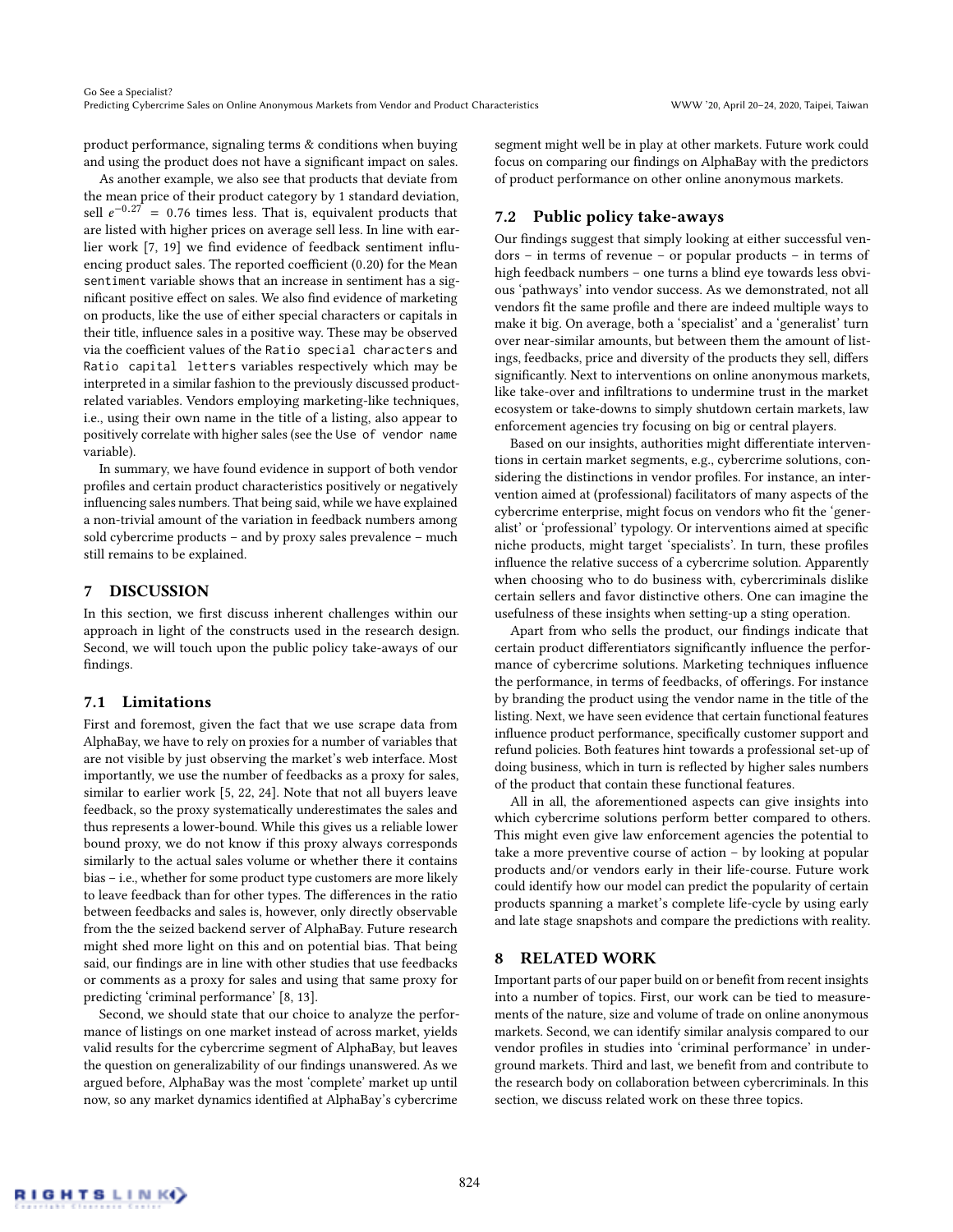Measurements on online anonymous markets. The first longitudinal study on the size, nature and volume in sales over time and across multiple online anonymous markets was undertaken by Soska and Christin [\[22\]](#page-11-11). Most existing studies include, or even focus on, drugs and physical goods, which represent a large share of the products offered on the markets [\[1,](#page-10-0) [2,](#page-11-12) [23\]](#page-11-25). In contrast, and most closely connected to our work, Van Wegberg et al. [\[24\]](#page-11-4) investigated the trade of cybercrime commodities on online anonymous markets, thereby explicitly focusing on a different product type, i.e., cybercrime solutions.

Criminal performance on underground markets. Next, our work is related to research into the 'criminal performance' of actors and products on underground markets [\[8,](#page-11-8) [13,](#page-11-10) [20\]](#page-11-5). Both Decary-Hetu & Leppanen [\[8\]](#page-11-8) and Holt et al. [\[13\]](#page-11-10) leveraged signaling theory to predict criminal performance on stolen data markets, e.g. carding forums. They show that vendor experience, e.g. lifespan and number of forum posts, and certain product features, like customer support options, predict the performance of carders on forums. Next, Paquet-Clouston et al. [\[20\]](#page-11-5) investigated 'vendor trajectories' on AlphaBay using group-based trajectory modeling in vendor market share.

Cybercriminal collaborations. Finally, our work can be tied to research efforts aimed to understand the collaboration between cybercriminals. An in-depth analysis of European and American police cases by Leukfeldt et al. [\[16\]](#page-11-26) yielded relevant insights into the offline contacts of online criminals. This offline angle in collaboration was also investigated by Lusthaus [\[17,](#page-11-27) [18\]](#page-11-28) who interviewed over one hundred cybercriminals and unraveled how and where collaborations start. Next, Hutchings [\[14\]](#page-11-29) studied the sharing of techniques amongst cybercriminals and identified distinct collaboration types, ranging from one-time partners to sustainable partnerships.

## 9 CONCLUSION

In this paper we investigated the performance of products in the business-to-business cybercrime market segments on AlphaBay. As we know that not all products and vendors are equally successful on the market, we aim to predict which characteristics of both the criminal entrepreneur and their product influence the performance of cybercrime solutions. To that end, we constructed new variables to grasp the the relative price, functional features and the marketing of the product. Next, we have captured the diversity in vendors on the market in five distinct profiles based on hierarchical clustering of five vendor characteristics: exposure, diversity, experience, performance, reputation and price deviation.

We use our constructed variables and vendor profiles to empirically predict the performance of cybercrime solutions. Since we are not interested in how the type of product or lifespan contributes to the relative success of a solution, we control for the time a listing is on the market and the type of product offered. First, we find that all vendor profiles – either positively or negatively – influence cybercrime sales. Second, in line with what other researchers have observed on carding forums, we identify particular functional features, i.e., refund policy and customer support, to be positively and significantly correlated with the performance of a cybercrime solution [\[8,](#page-11-8) [13\]](#page-11-10). Third, we show that marketing the product, in terms of using capitals in the title to attract attention when browsing the

market, influences the sales numbers of a cybercrime solution in a positive way. Likewise, branding a product, i.e., using the vendor's name in the title, increases the performance of the product.

Furthermore, our findings show that the profile of the criminal entrepreneur is able to predict a relative high degree of variance in the performance of cybercrime solutions, compared to all the product differentiators combined. This suggests that outsourcing is and has remained a 'human process', wherein decisions leading up to acquiring a cybercrime solution literally start and end with who sells it to you. Interestingly, specialized criminal vendors do not significantly out perform 'freelancers'. It seems that rather than specialized vendors of niche-products, buyers on online anonymous markets would rather do business with 'professional' criminal vendors, i.e., experienced facilitators, supplying a wide range of products and services.

In terms of generalizability of our findings, we should point out that our choice to analyze the performance of vendors and cybercrime solutions on AlphaBay, only gives us an accurate picture of the market dynamics on this market. As we argued before, AlphaBay was the most complete market up until now, so any market dynamics identified at AlphaBay might well be in play at other markets. Still, this leaves us unable to extrapolate this picture beyond AlphaBay. Nonetheless, our model explains up to 47% of the variance in feedbacks on listings, whereof 22% stems from our constructs. Future work can therefore try to unravel the factors that influence 'criminal performance' that we do not yet know of.

Yet, we have added light to the black box of dynamics behind the performance of cybercrime products on online anonymous markets. Many studies into the size and nature of trade of drugs and/or digital goods on online anonymous markets observed that not all product nor vendors are equally successful [\[2,](#page-11-12) [22,](#page-11-11) [25\]](#page-11-14). To the contrary, many products just sell a handful of times, and some vendors make less than a couple of hundred bucks in their entire career on the market. Using the economics lens of product differentiators and taking the profile of the vendor into account, we were able to look at what drives the performance of cybercrime solutions for the first time. It seems that just some differentiators really matter, specifically those that can be seen as signals of a professional operation, e.g., market independent customer support channels and detailed refund policies, and clever marketing, e.g., branding products with a vendor's name.

Likewise, our findings suggest that - apart from product differentiators - being a professional facilitator who sells a variety of relatively expensive cybercrime solutions, is an important predictor of product performance. However, simply looking at successful vendors by adding up their sales numbers or calculating their revenue still is a rather crude approach to identify big players - as we see reflected by the 'generalist' and 'specialist' profile. We uncovered that cybercriminal entrepreneurs on AlphaBay can be considered a truly heterogeneous group and the 'pathways' into vendor success are rather diverse. Based on these insights, authorities might differentiate interventions in certain market segments, e.g., cybercrime solutions.

## **REFERENCES**

<span id="page-10-0"></span>[1] Judith Aldridge and David Decary-Hetu. 2014. Not an 'Ebay for Drugs': The Cryptomarket 'Silk Road' as a Paradigm Shifting Criminal Innovation. SSRN